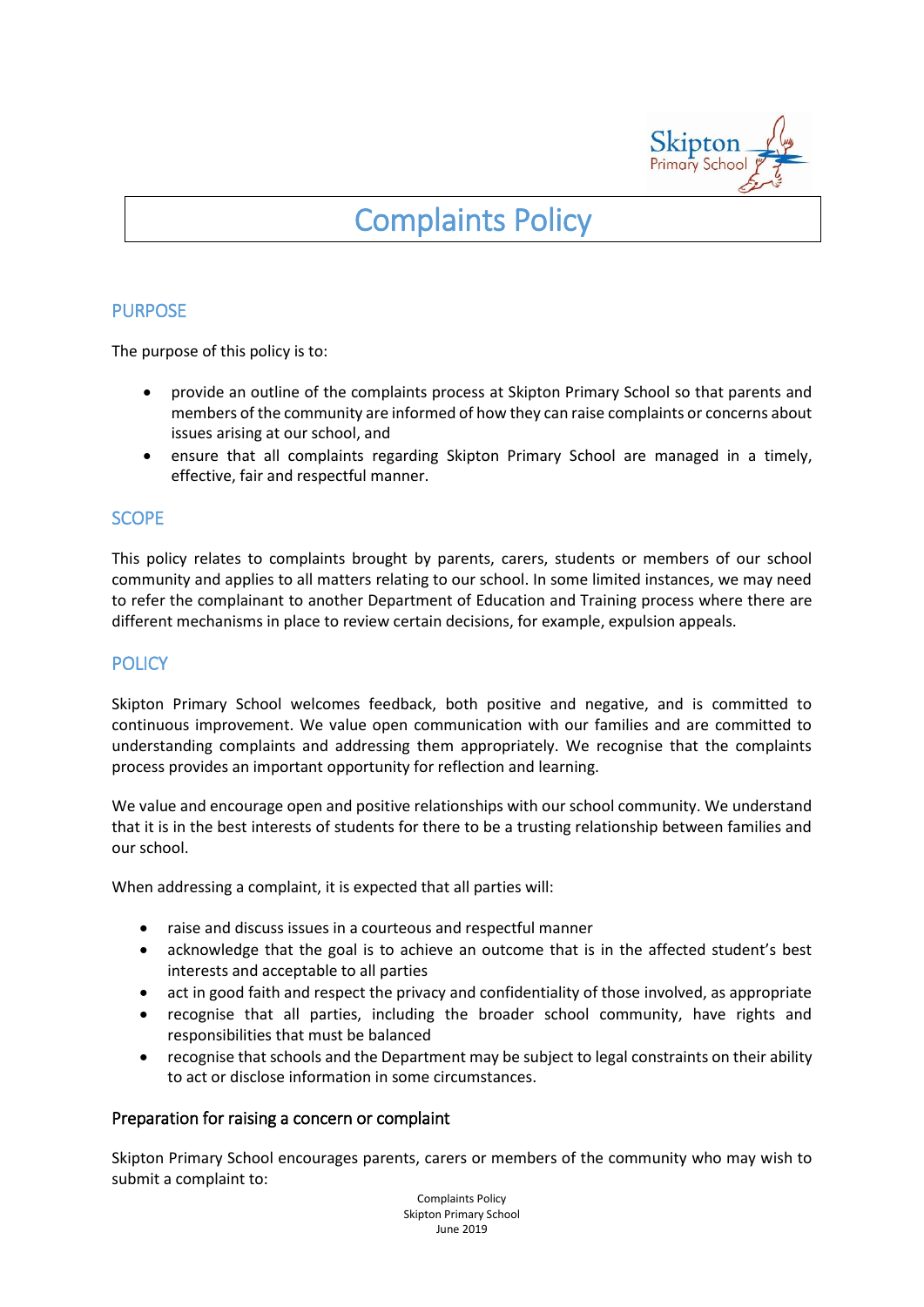- carefully consider the issues you would like to discuss
- remember you may not have all the facts relating to the issues that you want to raise
- think about how the matter could be resolved
- be informed by checking the policies and guidelines set by the Department.

#### Complaints process

Skipton Primary School is always happy to discuss with students/parents/carers and community members any concerns that they may have. Concerns in the first instance should be directed to your child's class teacher. Where possible, school staff will work with you to ensure that your concerns are appropriately addressed.

Where concerns cannot be resolved in this way, parents or community members may wish to make a formal complaint to the school principal.

If you would like to make a formal complaint, in most cases, depending on the nature of the complaint raised, our school will first seek to understand the issues and will then convene a resolution meeting with the aim of resolving the complaint together. The following process will apply:

- 1. **Complaint received:** Complaints should be in writing**.** Complaints should be submitted through the front office with the Principal, to outline your complaint so that we can fully understand what the issues are. We can discuss your complaint in a way that is convenient for you, whether in writing, in person or over the phone.
- 2. **Information gathering:** Depending on the issues raised in the complaint, the Principal may need to gather further information to properly understand the situation. This process may also involve speaking to others to obtain details about the situation or the concerns raised.
- 3. **Response:** Where possible, a resolution meeting will be arranged with the Principal to discuss the complaint with the objective of reaching a resolution satisfactory to all parties. If after the resolution meeting we are unable to resolve the complaint together, we will work with you to produce a written summary of the complaint in the event you would like to take further action about it. In some circumstances, the Principal may determine that a resolution meeting would not appropriate. In this situation, a response to the complaint will be provided in writing.
- 4. **Timelines:** Skipton Primary School will acknowledge receipt of your complaint as soon as possible (usually within 48 hours) and will seek to resolve complaints in a timely manner. Depending on the complexity of the complaint, Skipton Primary School may need some time to gather enough information to fully understand the circumstances of your complaint. We will endeavour to complete any necessary information gathering and hold a resolution meeting where appropriate within 10 working days of the complaint being raised. In situations where further time is required, Skipton Primary School will consult with you and discuss any interim solutions to the dispute that can be put in place.

## Resolution

Where appropriate, Skipton Primary School may seek to resolve a complaint by:

- an apology or expression of regret
- a change of decision
- offering the opportunity for student counselling or other support

Complaints Policy Skipton Primary School June 2019